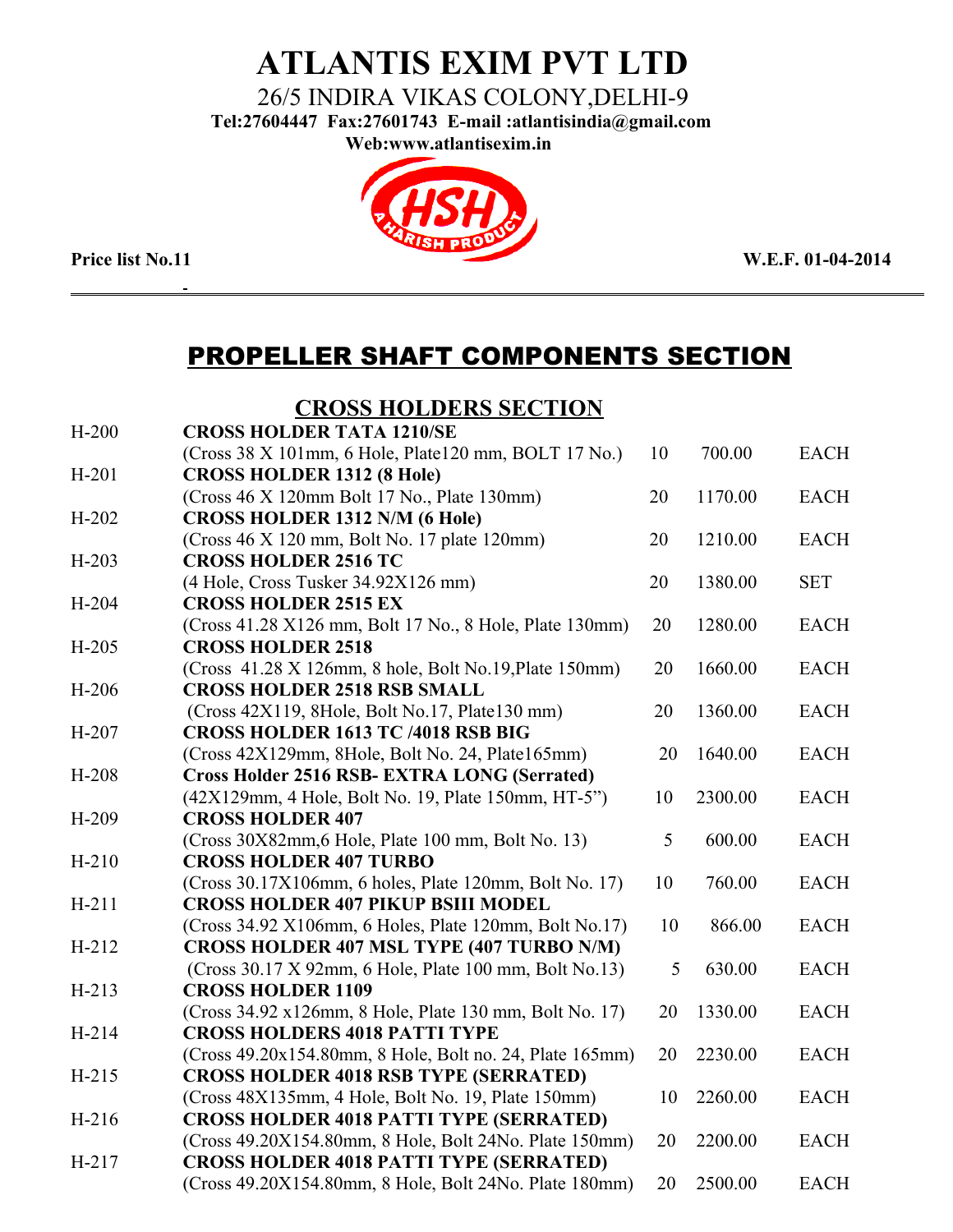| $H-218$ | <b>CROSS HOLDER LEYLAND 370</b>                         |    |    |         |             |
|---------|---------------------------------------------------------|----|----|---------|-------------|
|         | (Cross 39.68 x 117mm, 4 Hole, Plate 146mm, Bolt No. 21) |    | 10 | 1090.00 | <b>EACH</b> |
| $H-219$ | <b>CROSS HOLDER LEY. TUSKER</b>                         |    |    |         |             |
|         | (Cross 34.92 X126 mm, 4 Hole, BOLT NO. 21, Square base) |    | 10 | 900.00  | <b>EACH</b> |
| $H-220$ | <b>CROSS HOLDER LEYLAND 2516 SPICER / 3516</b>          |    |    |         |             |
|         | (Cross 41.28 x126mm, 8 Hole, Bolt No. 15, Plate 176mm)  |    | 20 | 1690.00 | <b>EACH</b> |
| $H-221$ | <b>CROSS HOLDER MAGIC</b>                               |    |    |         |             |
|         | (Cross 22 x 55mm, 4 Hole, Bolt No. 13, Square Base)     |    | 3  | 432.00  | <b>EACH</b> |
| $H-222$ | <b>CROSS HOLDER ACE</b>                                 |    |    |         |             |
|         | (Cross 23.82 x 60mm, 4 Hole, Bolt No. 13, Square Base)  |    | 3  | 424.00  | <b>EACH</b> |
| $H-223$ | <b>CROSS HOLDER CANTER N/M</b>                          |    |    |         |             |
|         |                                                         |    |    |         |             |
|         | (Cross 30.17 x 106mm, 4 hole, Bolt No. 13, Square Base) | 3  |    | 690.00  | <b>EACH</b> |
| $H-224$ | <b>CROSS HOLDER JEEP DIESEL (ROUND TYPE)</b>            | 5  |    | 560.00  | <b>EACH</b> |
| $H-225$ | <b>CROSS HOLDER JEEP DIESEL (SQUARE TYPE)</b>           | 5  |    | 570.00  | <b>EACH</b> |
| $H-226$ | <b>CROSS HOLDER MAHINDRA MAXIMO</b>                     | 5  |    | 570.00  | <b>EACH</b> |
| H-227   | <b>CROSS HOLDER TATA 2518 N/M RSB (SERRATED)</b>        |    |    |         |             |
|         | (42X119, 4 HOLE, BOLT NO.19, PLATE 150MM)               | 20 |    | 2280.00 | <b>EACH</b> |
| $H-228$ | <b>CROSS HOLDER 2518 (SERRATED)</b>                     |    |    |         |             |
|         | (41.28, 4 HOLE, BOLT NO. 19, PLATE 150MM)               | 20 |    | 2280.00 | <b>EACH</b> |
| $H-229$ | <b>CROSS HOLDER 2518 EXTRA LONG (SERRATED)</b>          |    |    |         |             |
|         | (41.28, 4 HOLE, BOLT NO. 19, PLATE 150MM)               | 20 |    | 2340.00 | <b>EACH</b> |
| $H-230$ | <b>CROSS HOLDER TATA 2515 TC N/M ,TUSKER LONG</b>       |    |    |         |             |
|         | (41.28 X126MM, 4 HOLE, BOLT NO. 21)                     | 20 |    | 1400.00 | <b>EACH</b> |
| $H-231$ | <b>CROSS HOLDER RSB 490 SERIES (SERRATED)</b>           |    |    |         |             |
|         | (48 X135MM, 4 HOLE, BOLT NO. 19 PLATE 175MM)            | 20 |    | 2480.00 | <b>EACH</b> |
| $H-232$ | <b>CROSS HOLDER 2516 N/M RSB TYPE</b>                   |    |    |         |             |
|         | (42 X119, 8 HOLE, BOLT NO. 19, PLARE 150MM)             | 20 |    | 1800.00 | <b>EACH</b> |
| $H-233$ | <b>CROSS HOLDER 2518 N/M RSB TYPE</b>                   |    |    |         |             |
|         | (42 X129, 8 HOLE BOLT NO. 19, PLATE 150MM)              | 20 |    | 1800.00 | <b>EACH</b> |
| $H-234$ | <b>CROSS HOLDER RSB LATEST</b>                          |    |    |         |             |
|         | 42X129, 8 HOLE, BOLT NO. 15, PLATE 175MM)               | 20 |    | 1900.00 | <b>EACH</b> |
| $H-235$ | <b>CROSS HOLDER RSB 4018 EX. LONG (SERRATED)</b>        |    |    |         |             |
|         | (48X135, 4 HOLE, BOLT NO. 19, PLATE 150MM)              | 20 |    | 2400.00 | EACH        |
| $H-236$ |                                                         |    |    |         |             |
|         | <b>CROSS HOLDER RSB 4018 (SERRATED)</b>                 |    |    |         |             |
|         | (48X135, 4 HOLE, BOLT NO. 19, PLATE 150MM               | 20 |    | 2300.00 | <b>EACH</b> |
| $H-237$ | <b>CROSS HOLDER RSB 4018 (SERRATED)</b>                 |    |    |         |             |
|         | (48X135, 4 HOLE, BOLT NO. 24, PLATE 165MM               | 20 |    | 2400.00 | <b>EACH</b> |
| $H-238$ | <b>CROSS HOLDER TATA 2515 TC N/M TUSKER LONG</b>        |    |    |         |             |
|         | (CROSS 41.28X126, 4 HOLE, BOLT NO. 21)                  | 20 |    | 1250.00 | <b>EACH</b> |
| $H-239$ | <b>CROSS HOLDER IVECO</b>                               |    |    |         |             |
|         | (34.92 X126, 6 HOLE, BOLT NO. 17, PLATE 120MM)          | 20 |    | 1200.00 | <b>EACH</b> |
| $H-240$ | <b>CROSS HOLDER AMW (SERRATED)</b>                      |    |    |         |             |
|         | (CROSS 52X133, 4HOLE, PLATE-7", HT 125MM)               | 20 |    | 2700.00 | <b>EACH</b> |
| $H-241$ | <b>CROSS HOLDER AMW (SERRATED)</b>                      |    |    |         |             |
|         | (CROSS 52X147, 4HOLE, PLATE-7", HT 125MM)               | 20 |    | 2700.00 | <b>EACH</b> |
| $H-242$ | <b>CROSS HOLDER AMW (SERRATED)</b>                      |    |    |         |             |
|         | (CROSS 52X133, 4HOLE, PLATE-6", HT 120MM)               | 20 |    | 2600.00 | <b>EACH</b> |
| $H-243$ | <b>CROSS HOLDER RSB 620 SERIES (SERRATED)</b>           |    |    |         |             |
|         | (CROSS 57X152, 4HOLE, PLATE-7", HT 125MM)               | 20 |    | 2700.00 | <b>EACH</b> |
| H-244   | <b>CROSS HOLDER AMW 2518/EICHER40.25</b>                |    |    |         |             |
|         | (49.20X154.80, PLATE-8", BOLT No.19, 12 HOLES)          | 20 |    | 2900.00 | <b>EACH</b> |
| $H-245$ | <b>CROSS HOLDER 1210 N/M</b>                            |    |    |         |             |
|         | (38 X101, 8 HOLE, BOLT NO. 17 PLATE 130MM)              | 10 |    | 900.00  | <b>EACH</b> |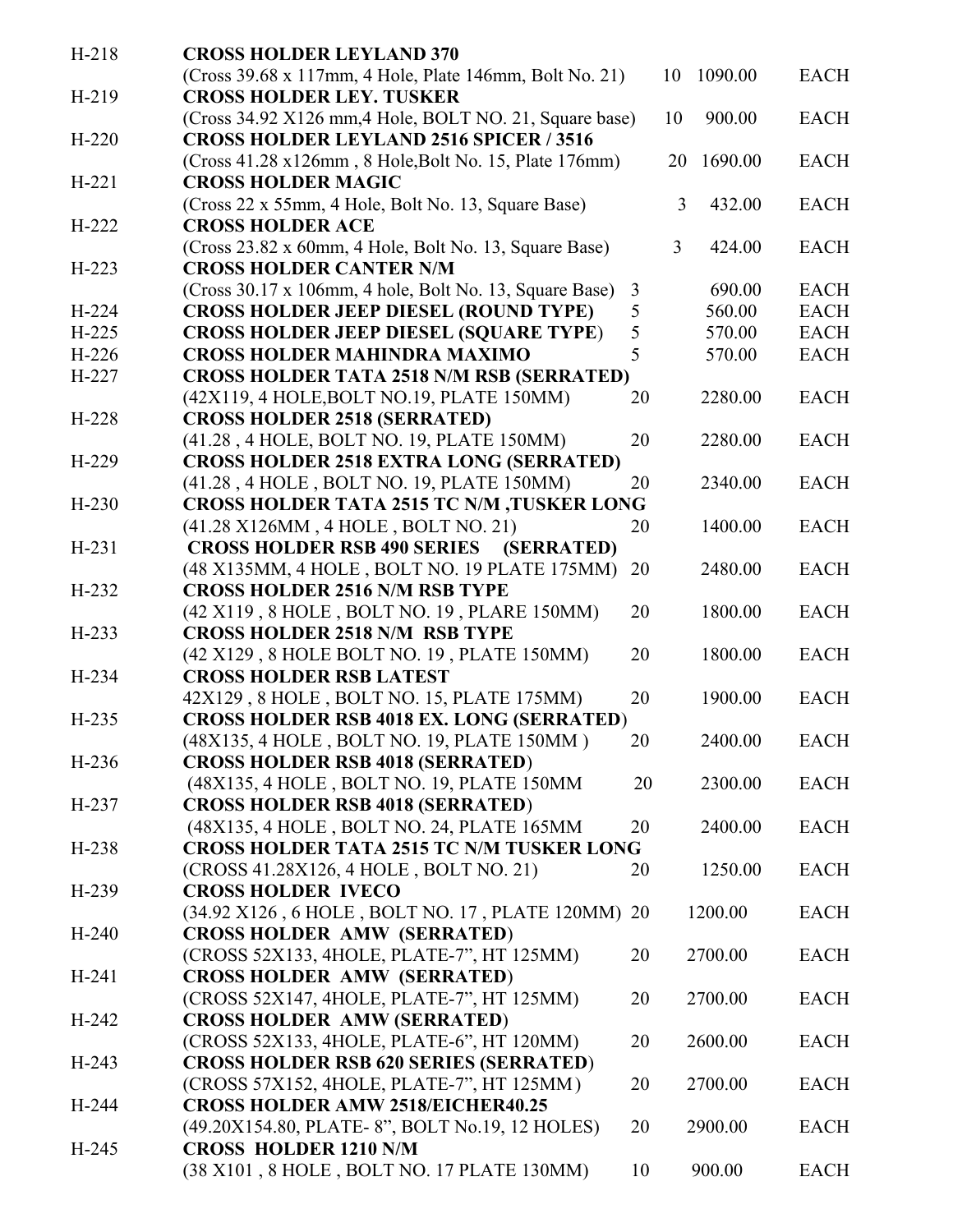## **FULL SLEEVE YOKE SECTION**

| $H-250$<br>10<br>1310.00<br><b>SLEEVE YOKE TATA 1210)</b><br>$(10$ Spline, Cross 38 x 101mm, 8.25" Length)  | <b>EACH</b> |
|-------------------------------------------------------------------------------------------------------------|-------------|
| $H-251$<br><b>SLEEVE YOKE TATA SE</b><br>10<br>1310.00                                                      | <b>EACH</b> |
| (10 Spline, Cross 38 x 101mm, Length 8.25")                                                                 |             |
| <b>SLEEVE YOKE TATA 1312 (16 Spline)</b><br>15<br>$H-252$<br>2140.00                                        | <b>EACH</b> |
| $(16$ Spline, Cross $46$ x 120mm)                                                                           |             |
| <b>SLEEVE YOKE 1613 TURBO (24 Spline)</b><br>$H-253$<br>15<br>2170.00                                       | <b>EACH</b> |
| (24 Spline, Cross 46 x 120mm)                                                                               |             |
| $H-253$<br>SLEEVE YOKE 1613 TURBO N/M                                                                       |             |
| (CROSS 34.92X126, 16 SPLINES)                                                                               |             |
| <b>SLEEVE YOKE 1312 EXTRA LONG (16 Spline)</b><br>H-254<br>15<br>2600.00                                    | <b>EACH</b> |
| $(16$ Spline, Cross $46$ x 120mm)                                                                           |             |
| 5<br><b>SLEEVE YOKE TATA 407 O/M</b><br>$H-255$<br>800.00                                                   | <b>EACH</b> |
| $(16$ Spline, Cross $30$ x 82mm)                                                                            |             |
| SLEEVE YOKE TATA 407 TURBO EX / 709 / 909<br>H-256<br>5<br>1180.00                                          | <b>EACH</b> |
| (16 Spline, Cross 30.17 x 106mm)                                                                            |             |
| <b>SLEEVE YOKE TATA 407 PIKUP</b><br>5<br>$H-257$<br>1340.00                                                | <b>EACH</b> |
| $(16$ Spline, Cross 35 x 106mm)                                                                             |             |
| <b>SLEEVE YOKE 407 TURBO N/M (MSL Type)</b><br>5<br>$H-258$<br>930.00                                       | <b>EACH</b> |
| (16 Spline, Cross 30.17 x 92mm)<br>2700.00                                                                  | <b>EACH</b> |
| <b>SLEEVE YOKE 2516 (16 SPLINE)</b><br>$H-259$<br>15<br>$(16$ Spline, Cross $41.28$ x 126mm, Length $10$ ") |             |
| <b>SLEEVE YOKE 2516 (30 SPLINE)</b><br>15<br>$H-260$<br>2700.00                                             | <b>EACH</b> |
| (30 Spline, Cross 41.28 x 126mm, Length 10")                                                                |             |
| <b>SLEEVE YOKE LEYLAND 370</b><br>$H-261$<br>15<br>1500.00                                                  | <b>EACH</b> |
| (16 Spline, Cross 39.67 x 117mm)                                                                            |             |
| $H-262$<br><b>SLEEVE YOKE LEYLAND TUSKER</b><br>15<br>1570.00                                               | <b>EACH</b> |
| (16 Spline, Cross 34.92 x 126mm)                                                                            |             |
| <b>SLEEVE YOKE (21 Spline) ACE</b><br>5<br>$H-263$<br>780.00                                                | <b>EACH</b> |
| $(21$ Spline, Cross 23.82 x 60mm)                                                                           |             |
| SLEEVE YOKE MAGIC (22 SPLINE)<br>5<br>$H-264$<br>800.00                                                     | <b>EACH</b> |
| (22 Spline, Cross 22 x 55mm)                                                                                |             |
| H-265<br>5 <sup>5</sup><br>1180.00<br><b>SLEEVE YOKE CANTER N/M</b>                                         | <b>EACH</b> |
| $(16$ Spline, Cross 30.17 x 106mm)                                                                          |             |
| <b>SLEEVE YOKE TATA 1109</b><br>15<br>2060.00<br>$H-266$                                                    | <b>EACH</b> |
| (20 Spline, Cross 34.92 x 126mm)                                                                            |             |
| <b>SLEEVE YOKE MAXIMO</b><br>$H-267$<br>5<br>1100.00                                                        | <b>EACH</b> |
| $H-268$<br><b>SLEEVE YOKE TATA LEY. 1710 SERIES</b>                                                         |             |
| (CROSS 34.92X126, 16 SPLINES, LENGTH 13.50")                                                                |             |
| <b>SLEEVE YOKE TATA LEY. 1710 SERIES</b><br>$H-269$                                                         |             |
| (CROSS 41.28X126, 16 SPLINES, LENGTH 13.50")                                                                |             |
| SLEEVE YOKE TATA 3118 (4018 LONG)<br>$H-270$                                                                |             |
| CROSS 49.20X154.80, 16 SPLINES, LONG -13")                                                                  |             |

## **REAR TEETH SECTION**

| H-300 | <b>REAR TEETH TATA 1210</b>                  | 1000 00 | <b>EACH</b> |
|-------|----------------------------------------------|---------|-------------|
|       | $(10 \text{ Spline}, \text{Pipe Dia } 2.5")$ |         |             |
| H-301 | <b>REAR TEETH TATA SE</b>                    | 1020 00 | <b>EACH</b> |
|       | $(10 \text{ Spline}, \text{Pipe Dia } 3")$   |         |             |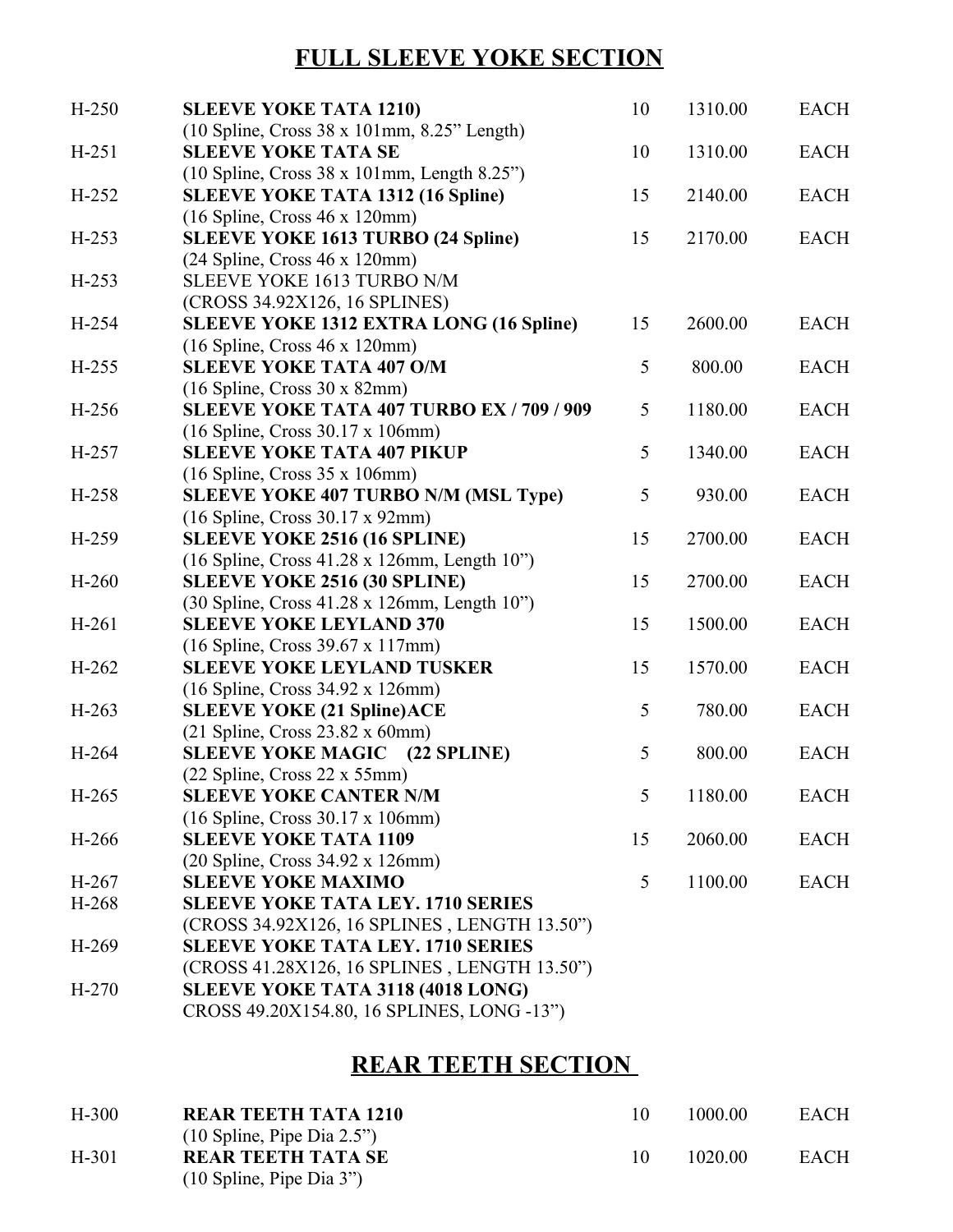| $H-302$ | REAR TEETH TATA 1312/1612                                              | 15 | 1700.00 | <b>EACH</b> |
|---------|------------------------------------------------------------------------|----|---------|-------------|
| $H-303$ | $(16$ Spline, Pipe Dia 3.5")<br><b>REAR TEETH TATA 1613 TURBO</b>      | 15 | 1720.00 | <b>EACH</b> |
|         | (24 Spline, Pipe Dia 3.5")                                             |    |         |             |
| H-304   | <b>REAR TEETH 1312 EXTRA LONG</b>                                      | 15 | 1960.00 | <b>EACH</b> |
|         | (16 Spline, Pipe Dia 2.5")                                             |    |         |             |
| $H-305$ | REAR TEETH TATA 407 TURBO EX/709/909                                   | 5  | 950.00  | <b>EACH</b> |
|         | (16 Spline, Pipe Dia 3")                                               |    |         |             |
| H-306   | <b>REAR TEETH TATA 407 O/M</b>                                         | 5  | 620.00  | <b>EACH</b> |
|         | (16 Spline, Pipe Dia 2.5")                                             |    |         |             |
| H-307   | <b>REAR TEETH TATA 407 PIKUP</b>                                       | 5  | 910.00  | <b>EACH</b> |
| H-308   | (16 Spline, Pipe Dia 3.5")<br>REAR TEETH TATA 407 TURBO N/M (MSL Type) | 5  | 930.00  | <b>EACH</b> |
|         | $(16$ Spline, Pipe Dia 2.5")                                           |    |         |             |
| H-308 A | REAR TEETH 407 N/M(TATA CONVERTED)                                     |    |         |             |
|         | $(10$ SPLINES, PIPE DIA $2.5$ ")                                       |    |         |             |
| H-308 B | <b>REAR TEETH 407 TURBO N/M</b>                                        |    |         |             |
|         | (16 Splines, PIPE DIA 2.5", Length -9" Bearing 6207)                   |    |         |             |
| H-309   | <b>REAR TEETH LEYLAND 2516</b>                                         | 15 | 1850.00 | <b>EACH</b> |
|         | $(16$ Spline, Pipe Dia 4")                                             |    |         |             |
| $H-310$ | <b>REAR TEETH LEYLAND 2516</b>                                         | 15 | 1850.00 | <b>EACH</b> |
|         | (30 Spline, Pipe Dia 4")                                               |    |         |             |
| H-311   | <b>REAR TEETH TATA 2516</b>                                            | 15 | 1850.00 | <b>EACH</b> |
| $H-312$ | (16 Spline, Pipe Dia 3.5")<br><b>REAR TEETH TATA 2516</b>              | 15 | 1850.00 | <b>EACH</b> |
|         | (30 Spline, Pipe Dia 3.5")                                             |    |         |             |
| $H-313$ | <b>REAR TEETH LEYLAND 370 (3")</b>                                     | 10 | 1020.00 | <b>EACH</b> |
|         | (16 Spline, Pipe Dia 3")                                               |    |         |             |
| H-314   | <b>REAR TEETH LEYLAND BUS (3.5")</b>                                   | 10 | 1080.00 | <b>EACH</b> |
|         | (16 Spline, Pipe Dia 3.5")                                             |    |         |             |
| $H-315$ | <b>REAR TEETH TUSKER (3")</b>                                          | 10 | 1020.00 | <b>EACH</b> |
|         | (16 Spline, Pipe Dia 3")                                               |    |         |             |
| H-316   | <b>REAR TEETH TUSKER (3.5")</b>                                        | 10 | 1080.00 | <b>EACH</b> |
| $H-317$ | $(16$ Spline, Pipe Dia 3.5")<br><b>REAR TEETH CANTER N/M</b>           | 5  | 850.00  | <b>EACH</b> |
|         | $(16$ Spline, Pipe Dia 3")                                             |    |         |             |
| H-318   | <b>REAR TEETH TATA 1109</b>                                            | 10 | 1490.00 | <b>EACH</b> |
|         | (26 Spline, Pipe Dia 3.5")                                             |    |         |             |
| $H-319$ | <b>REAR TEETH 1613 TURBO</b>                                           |    |         |             |
|         | $(16$ SPLINES, PIPE DIA 3.5")                                          |    |         |             |
| $H-320$ | REAR TEETH TATA/LEY, 1710 SERIES                                       |    |         |             |
|         | (16 SPLINE, PIPE DIA -4" LENGTH 12")                                   |    |         |             |

## **HALF YOKE SECTION**

| $H-350$ | <b>HALF YOKE 1210 (2.5"–DIA)</b>                                                | 740.00  | <b>EACH</b> |
|---------|---------------------------------------------------------------------------------|---------|-------------|
| $H-351$ | (Cross 38 x 101mm, Pipe Dia 2.5")<br><b>HALF YOKE SE SE (3"-DIA)</b>            | 770.00  | <b>EACH</b> |
|         | (Cross 38 x 101mm, Pipe Dia 3")                                                 |         |             |
| $H-352$ | HALF YOKE END 1312 (90mm Pipe)                                                  | 1240.00 | <b>EACH</b> |
|         | (Cross 46 x 120mm, Pipe Dia 3.5")                                               |         |             |
| $H-353$ | <b>HALF YOKE LEYLAND 2214 (FORGED)</b><br>$(Cross 41.28 mm x126 mm, Pipe - 4")$ | 1600.00 | <b>EACH</b> |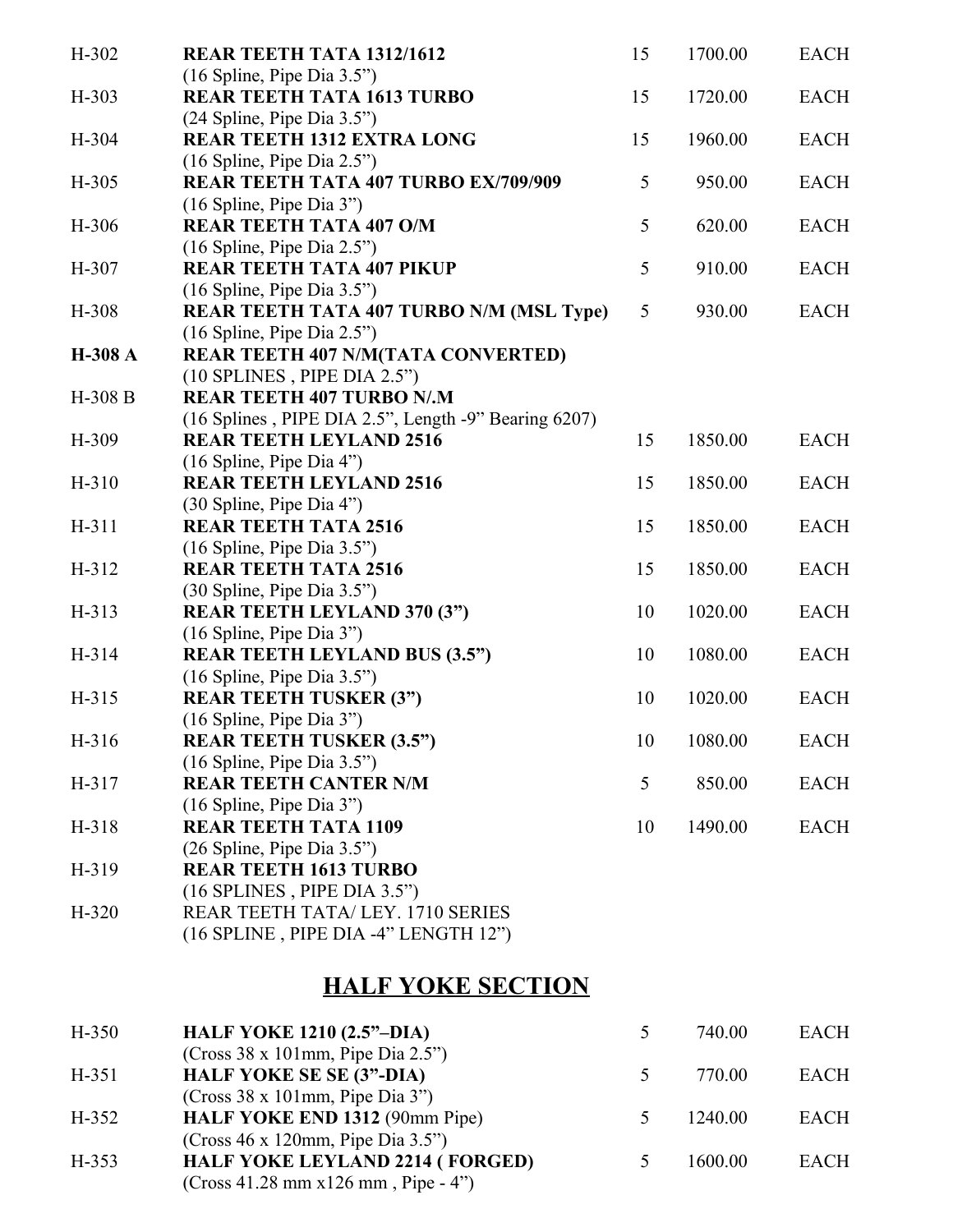| H-354   | HALF YOKE 2515 RSB SMALL (FORGED)                     | 5              | 1650.00 | <b>EACH</b> |
|---------|-------------------------------------------------------|----------------|---------|-------------|
|         | $(Cross 42 x 119mm, Pipe -3.5")$                      |                |         |             |
| H-355   | <b>HALF YOKE 2515 RSB BIG</b>                         | 5              | 1670.00 | <b>EACH</b> |
|         | $(Cross 42X129$ mm, Pipe 4")                          |                |         |             |
| H-357   | HALF YOKE 407 O/M (CROSS 407)                         | 5              | 610.00  | <b>EACH</b> |
|         | $(Cross 30 x 82mm, Pipe -2")$                         |                |         |             |
| H-358   | HALF YOKE 407 N/M (TATA CONVERTED)                    | 5              | 790.00  | <b>EACH</b> |
|         | $(Cross 38 x 101mm, PIPE-2")$                         |                |         |             |
| H-359   | <b>HALF YOKE 407 TURBO EX / 709 /909</b>              | 5              | 850.00  | <b>EACH</b> |
|         | (Cross 30.17X106 mm, PIPE 3")                         |                |         |             |
| $H-360$ | <b>HALF YOKE 407 PIKUP</b>                            | 5              | 880.00  | <b>EACH</b> |
|         | $(Cross 35 x 106mm, Pipe-2")$                         |                |         |             |
| H-360 A | <b>HALF YOKE 407 TURBO N/M MSL TYPE</b>               | 5              | 790.00  | <b>EACH</b> |
|         | (CROSS 30.17 X92mm, PIPE -3")                         |                |         |             |
| H-361   | <b>HALF YOKE 4018/31.18</b>                           | 10             | 2260.00 | <b>EACH</b> |
| H-362   | (Pipe 4", Cross 49.20mm)<br><b>HALF YOKE RSB 4018</b> | 10             | 2260.00 | <b>EACH</b> |
|         | (Pipe- 4", Cross 48 X 135mm)                          |                |         |             |
| $H-363$ | <b>HALF YOKE END LEYLAND (3")</b>                     | 10             | 1200.00 | <b>EACH</b> |
|         | (Cross 39.67 X 117mm, Pipe Dia 3")                    |                |         |             |
| H-364   | <b>HALF YOKE END LEYLAND (3.5")</b>                   | 10             | 1270.00 | <b>EACH</b> |
|         | (Cross 39.67 X 117mm, Pipe Dia 3.5")                  |                |         |             |
| H-365   | <b>HALF YOKE LEYLAND TUSKER (3")</b>                  | 10             | 990.00  | <b>EACH</b> |
|         | (Cross 34.91 X 126mm, Pipe Dia 3")                    |                |         |             |
| H-366   | <b>HALF YOKE LEYLAND TUSKER (3.5")</b>                | 10             | 1090.00 | <b>EACH</b> |
|         | (Cross 39.92 X 126mm, Pipe Dia 3.5")                  |                |         |             |
| H-367   | <b>HALF YOKE END TCAC LEYLAND 2516</b>                | 10             | 1320.00 | <b>EACH</b> |
|         | (Cross 41.28 X 126mm, Pipe Dia 4")                    |                |         |             |
| H-368   | <b>HALF YOKE END TATA ACE</b>                         | 3              | 430.00  | <b>EACH</b> |
|         | (Cross 23.82 X 60mm, Pipe Dia 1.75")                  |                |         |             |
| H-369   | <b>HALF YOKE END MAGIC</b>                            | $\overline{3}$ | 440.00  | <b>EACH</b> |
|         | (Cross 22 X 55mm, Pipe Dia 1.75")                     |                |         |             |
| H-370   | <b>HALF YOKE END CANTER N/M</b>                       | $\mathfrak{Z}$ | 720.00  | <b>EACH</b> |
| H-371   | <b>HALF YOKE JEEP / COMMANDER /MAXIMO</b>             | 5              | 560.00  | <b>EACH</b> |
|         |                                                       |                |         |             |
| H-372   | <b>HALF YOKE MAXX PIKUP BOLERO PIKUP</b>              | 5              | 720.00  | <b>EACH</b> |
| $H-373$ | <b>HALF YOKE TATA 1109</b>                            |                |         |             |
|         | (CROSS 34.92 X126, PIPE 3.5")                         | 5              | 1220.00 | <b>EACH</b> |
|         |                                                       |                |         |             |
|         | <b>FRONT TEETH SECTION</b>                            |                |         |             |
| $H-400$ | FRONT TEETH TATA 1210 (WITH NUT)                      | 10             | 990.00  | <b>EACH</b> |
|         | (14 Spline, Pipe Dia 2.5")                            |                |         |             |
| $H-401$ | FRONT TEETH TATA1210 - SE (WITH NUT)                  | 10             | 1030.00 | <b>EACH</b> |
|         | (14 Spline, Pipe Dia 3")                              |                |         |             |
| $H-402$ | <b>FRONT TEETH 1312 N/M 2416</b>                      | 10             | 1550.00 | <b>EACH</b> |
|         | (26 Spline, Pipe Dia 3.5")                            |                |         |             |
| $H-403$ | FRONT TEETH 407 (WITH NUT)                            | 5              | 770.00  | <b>EACH</b> |
|         | (16 Spline, Pipe Dia 2")                              |                |         |             |
| H-404   | <b>FRONT TEETH 4018/31.18</b>                         | 10             | 1550.00 | <b>EACH</b> |
|         | $(26 Spline, 4"$ -Dia)                                |                |         |             |
| $H-405$ | <b>FRONT TEETH LEY. TUSKER 3"</b>                     | 10             | 1080.00 | <b>EACH</b> |
|         | (10 Spline, Pipe Dia 3")                              |                |         |             |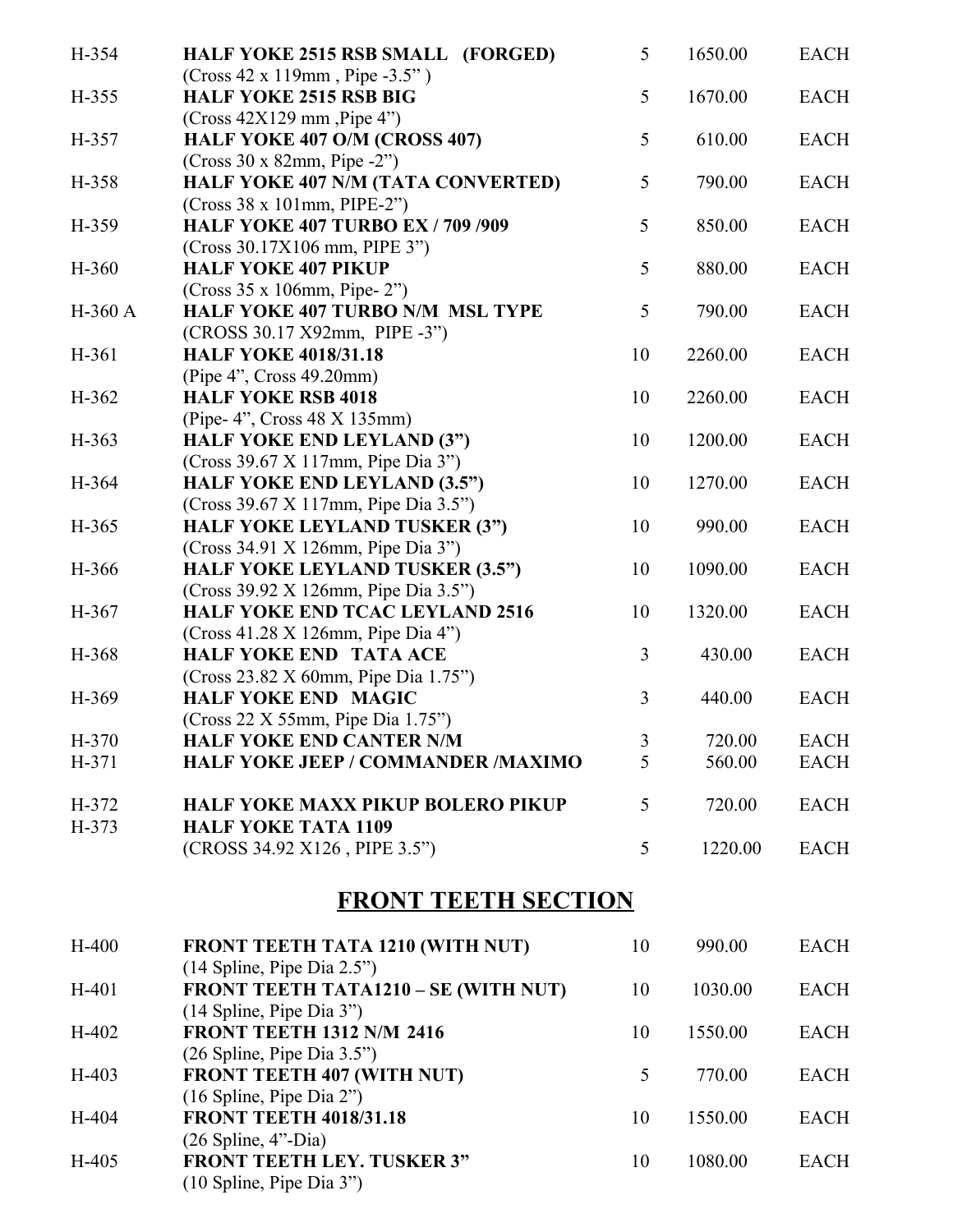| H-406 | <b>FRONT TEETH LEY. TUKER 3.5"</b>                                                  |    | 1150.00 | <b>EACH</b> |
|-------|-------------------------------------------------------------------------------------|----|---------|-------------|
| H-407 | $(10 \text{ Spline}, \text{Pipe Dia } 3.5")$<br><b>FRONT TEETH LEYLAND 2516 N/M</b> | 10 | 1420 00 | <b>EACH</b> |
|       | $(34$ Spline, Pipe Dia 4")                                                          |    |         |             |

## **YOKE & TEETH SET SECTION**

| $H-500$ | YOKE & TEETH SET TATA 1210                               | 20 | 2310.00    | <b>SET</b> |
|---------|----------------------------------------------------------|----|------------|------------|
|         | $(Cross 38 X 101mm, 10 Splines, PIPE 2.5")$              |    |            |            |
| H-501   | YOKE & TEETH SET TATA 1210 SE                            | 20 | 2330.00    | <b>SET</b> |
|         | (Cross 38 X 101mm, 10 Spline, PIPE 3")                   |    |            |            |
| $H-502$ | YOKE & TEETH TATA 1312                                   | 30 | 3840.00    | <b>SET</b> |
|         | (Cross 46 X 1210mm, 16 Spline, PIPE 3.5")                |    |            |            |
| $H-503$ | YOKE & TEETH TATA 1312 EXTRA LONG                        | 30 | 4560.00    | <b>SET</b> |
|         | $(Cross 46 X 120mm, 16 Splines, PIPE 3.5")$              |    |            |            |
| H-504   | YOKE & TEETH TATA 2516                                   | 30 | 4550.00    | <b>SET</b> |
|         | (30 Spline, Pipe 3.5", Cross 41.28 X 126mm, Length 10")  |    |            |            |
| $H-505$ | YOKE & TEETH TATA 2516                                   | 30 | 4550.00    | <b>SET</b> |
|         | (16 Spline, Pipe 3.5", Cross 41.28 X 126mm, Length 10")  |    |            |            |
| H-506   | YOKE & TEETH SET LEY. 2516 /3516/2214                    | 30 | 4550.00    | <b>SET</b> |
|         | (30 Spline, Pipe 4", Cross 41.28 X 126mm, Length 10")    |    |            |            |
| H-507   | YOKE & TEETH SET LEY. 2516 EX / 2214                     | 30 | 4550.00    | <b>SET</b> |
|         | (16 Spline, pipe 4", Cross 41.28 X 126mm, Length 10")    |    |            |            |
| H-508   | <b>FORK YOKE WITH BOTTLE SET RSB SHAFT 2515</b>          | 30 | 5050.00    | <b>SET</b> |
|         | (20 Spline, Pipe 3.5", Yoke Length 13" Cross 42X119mm)   |    |            |            |
| H-509   | <b>FORK YOKE WITH BOTTLE RSB SHAFT 2518 EX</b>           | 30 | 5350.00    | <b>SET</b> |
|         | (20 Spline, Pipe 4", Yoke Length 13", Cross 42X129mm)    |    |            |            |
| $H-510$ | <b>LONG FORK YOKE WITH BOTTLE SET 2516 RSB</b>           | 30 | 7000.00    | <b>SET</b> |
|         | (Cross 42 X 129 mm, 20 spline, Yoke Length 15")          |    |            |            |
| $H-511$ | YOKE & TEETH SET TATA 407                                | 5  | 1420.00    | <b>SET</b> |
|         | $(Cross 30 X 82 mm, 16 spline, pipe 2.5")$               |    |            |            |
| $H-512$ | YOKE & TEETH SET 407 TURBO EX/709/909                    | 10 | 2130.00    | <b>SET</b> |
|         | $(Cross 30 X 106 mm, 16 Tech, Pipe 3$ ", Length $8.5$ ") |    |            |            |
| $H-513$ | YOKE & TEETH SET 407 PIKUP                               | 10 | 2250.00    | <b>SET</b> |
|         | $(Cross 35 X 106 mm, 16 Tech, Length 7", Pipe 3.5")$     |    |            |            |
| H-514   | YOKE & TEETH SET 407 TURBO N/M (MSL Type)                | 10 | 1860.00    | <b>SET</b> |
|         | (Cross 30.17 x 92mm, 16 spline, Pipe 2.5")               |    |            |            |
| $H-515$ | YOKE & TEETH SET TATA 4018                               | 40 | 7500.00    | <b>SET</b> |
|         | $(16 Spline, Pipe-4", 10.5" long, cross 49.20mm)$        |    |            |            |
| H-516   | <b>LONG FORK WITH BOTTLE ASSY. RSB 4018</b>              |    | 40 8450.00 | <b>SET</b> |
|         | (30 Spline, Pipe 4", Cross 48X135mm, 13" Length)         |    |            |            |
| $H-517$ | <b>LONG FORK WITH BOTTLE TATA 4018 RSB</b>               | 40 | 9500.00    | <b>SET</b> |
|         | (30 Spline, Pipe 4", Cross 48X135mm, Length 15")         |    |            |            |
| $H-518$ | YOKE & TEETH SET DIESEL JEEP - $7"$                      | 5  | 1300.00    | <b>SET</b> |
| H-519   | YOKE & TEETH SET COMMANDER - 6"                          | 5  | 1290.00    | <b>SET</b> |
| $H-520$ | YOKE & TEETH SET MAX-PIKUP                               | 10 | 1520.00    | <b>SET</b> |
| $H-521$ | YOKE & TEETH SET BOLERA                                  | 10 | 1900.00    | <b>SET</b> |
| $H-522$ | YOKE & TEETH SET SCORPIO                                 | 10 | 1900.00    | <b>SET</b> |
| $H-523$ | YOKE& TEETH SET CANTER N/M/407 Turbo Rear                | 5  | 2010.00    | <b>SET</b> |

## **CENTRE /GEAR /PINION COUPLING FLANGE**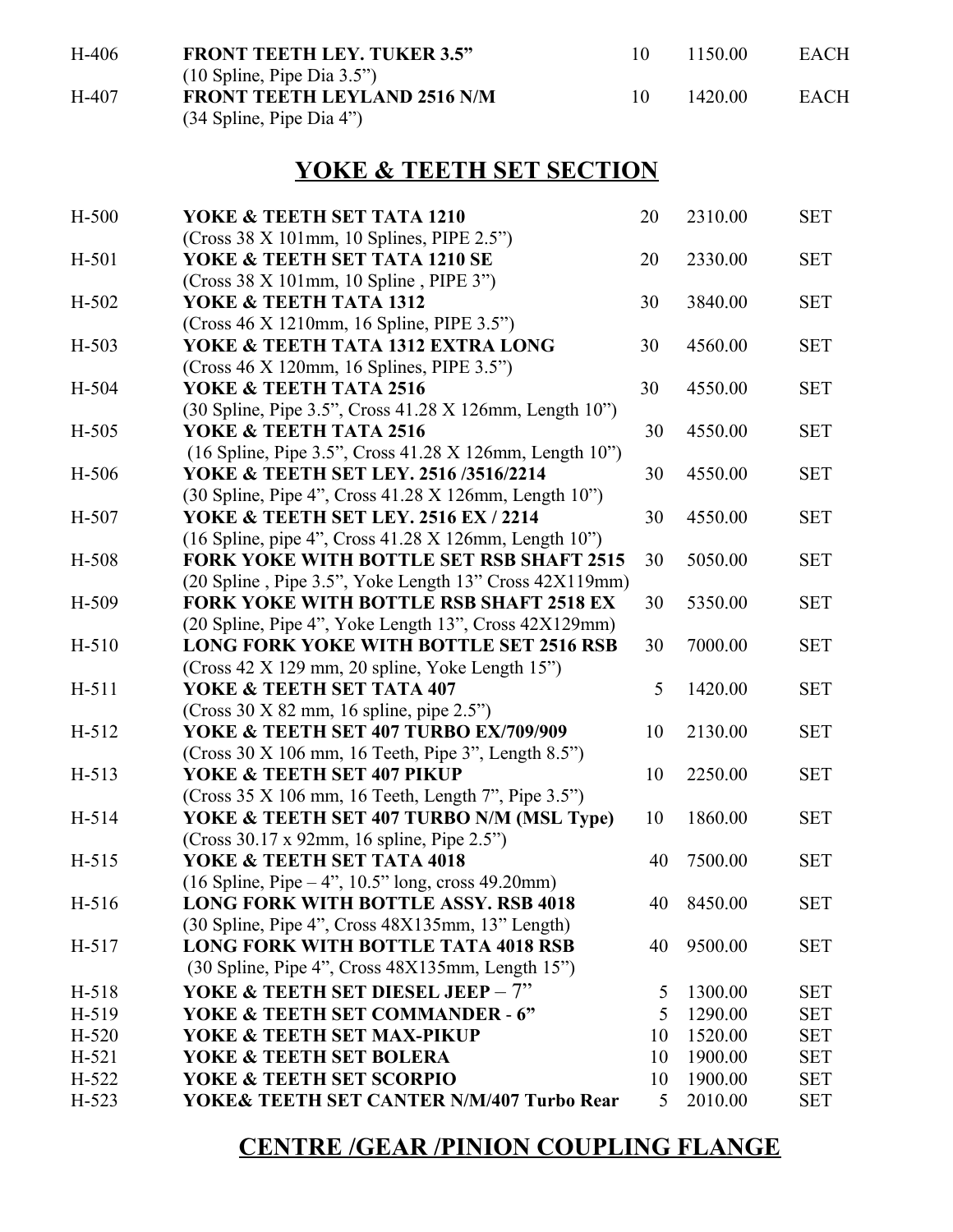| H-550   | <b>CENTRE COUPLING FLANGE 1210 / SE</b>                                                                                   | 5 | 560.00  | <b>EACH</b> |
|---------|---------------------------------------------------------------------------------------------------------------------------|---|---------|-------------|
| H-551   | (14 Spline, Plate Dia 120mm, Bolt no. 17)<br>PINION COUPLING FLANGE 1210/ SE<br>(26 Spline, Plate Dia 120mm, Bolt no. 17) | 5 | 620.00  | <b>EACH</b> |
| H-552   | <b>GEAR COUPLING FLANGE GB-40</b><br>(16 Spline, Plate Dia 120mm, Bolt no. 17)                                            | 5 | 620.00  | <b>EACH</b> |
| H-553   | <b>GEAR COUPLING FLANGE TATA-1210(GB-30)</b><br>(14 Spline, Plate Dia 120mm, Bolt no. 17)                                 | 5 | 566.00  | <b>EACH</b> |
| H-554   | <b>CENTRE COUPLING FLANGE 1312</b><br>(14 Spline, 8 Hole, Plate Dia 130mm, Bolt no. 17)                                   | 5 | 700.00  | <b>EACH</b> |
| H-555   | <b>PINION COUPLING FLANGE 1312</b><br>(26 Spline, 8 Hole, Plate Dia 130mm, Bolt no. 17)                                   | 5 | 720.00  | <b>EACH</b> |
| H-556   | <b>GEAR BOX COUPLING 1312</b><br>(16 Spline, 8 Hole, Plate Dia 130mm, Bolt no. 17)                                        | 5 | 730.00  | <b>EACH</b> |
| H-557   | <b>CENTRE COUPLING 2416 N/M LONG HEIGHT</b><br>(26 Spline, 8 Hole, Plate Dia 130mm, Bolt no. 17)                          | 5 | 1010.00 | <b>EACH</b> |
| H-558   | <b>CENTRE COUPLING 1516</b><br>(26 Spline, 8 Hole)                                                                        | 5 | 1000.00 | <b>EACH</b> |
| H-559   | <b>CENTRE COUPLING 1613 TURBO</b><br>(10 Spline, 4 Hole, Plate Dia 150mm, Bolt no. 21)                                    | 5 | 1160.00 | <b>EACH</b> |
| H-560   | <b>GEAR COUPLING GB-60</b><br>(18 Teeth, 8 Hole, Plate 1312, Bolt no. 17)                                                 | 5 | 1266.00 | <b>EACH</b> |
| H-561   | <b>CENTRE COUPLING FLANGE 407 O/M</b><br>(6 Hole, 16 Spline, Plate Dia 100mm)                                             | 5 | 460.00  | <b>EACH</b> |
| $H-562$ | <b>CENTRE COUPLING FLANGE 407 N/M</b><br>(6 Hole, 16 Spline, Plate Dia 120mm)                                             | 5 | 540.00  | <b>EACH</b> |
| H-563   | PINION COUPLING FLANGE 407 O/M<br>(6 Hole, 16 Spline, Plate Dia 100mm)                                                    | 5 | 460.00  | <b>EACH</b> |
| H-564   | PINION COUPLING FLANGE 407 N/M<br>(6 Hole, 16 Spline, Plate Dia 120mm)                                                    | 5 | 540.00  | <b>EACH</b> |
| H-565   | <b>GEAR COUPLING FLANGE 407 O/M</b><br>(6 Hole, 16 Spline, Plate Dia 100mm)                                               | 5 | 460.00  | <b>EACH</b> |
| H-566   | <b>GEAR COUPLING FLANGE 407 N/M</b><br>(6 Hole, 16 Spline, Plate Dia 120mm)                                               | 5 | 540.00  | <b>EACH</b> |
| H-567   | CENTRE COUPLING(THRU SHAFT) TATA 2515 EX<br>(34 Spline, 8 Hole, PLATE 130mm, Bolt No. 17)                                 | 5 | 1260.00 | <b>EACH</b> |
| H-568   | <b>CENTRE COUPLING FLANGE TATA 2518</b><br>(26 Spl., 8 Hole PLATE 150mm)                                                  | 5 | 1600.00 | <b>EACH</b> |
| H-569   | <b>CENTRE COUPLING LEYLAND 2516</b><br>(34 Spline, 8 Hole, Plate 176 mm)                                                  | 5 | 1580.00 | <b>EACH</b> |
| $H-570$ | PINION COUPLING LEYLAND 2516 N/M<br>(39 Spline, 8 Hole, 176mm)                                                            | 5 | 1800.00 | <b>EACH</b> |
| $H-571$ | PINION COUPLING LEYLAND 2516 N/M<br>$(41$ Spline, 8 Hole, 176mm)                                                          | 5 | 1820.00 | <b>EACH</b> |
| $H-572$ | <b>GEAR COUPLING LEYLAND 2516 N/M</b><br>(28 Spline 8 Hole, 176mm)                                                        | 5 | 1560.00 | <b>EACH</b> |
| $H-573$ | THRU SHAFT COUPLING FLANGE TATA 2518<br>(34 Spline, 8 Hole, Plate150mm)                                                   | 5 | 1650.00 | <b>EACH</b> |
| H-574   | <b>PINION COUPLING 2518</b><br>(26 Spline, 8 Hole, Plate 150mm)                                                           | 5 | 1600.00 | <b>EACH</b> |
| $H-575$ | PINION COUPLING FLANGE LEYLAND<br>(10 Spline, 4Hole)                                                                      | 5 | 1250.00 | <b>EACH</b> |
| H-576   | <b>CENTRE COUPLING FLANGE LEYLAND</b>                                                                                     | 5 | 980.00  | <b>EACH</b> |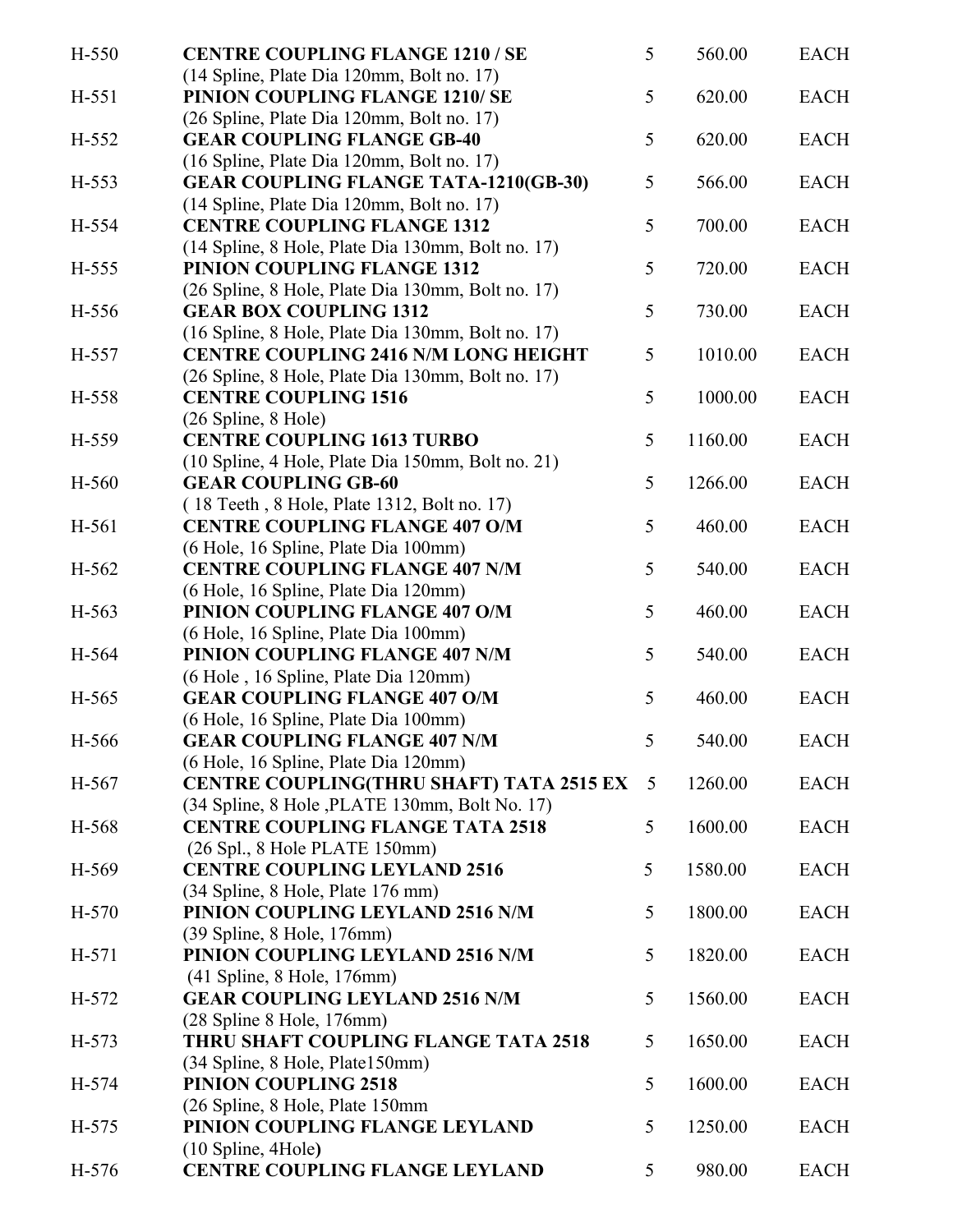|       | (10 Spline, 4 Hole)                                    |    |         |             |
|-------|--------------------------------------------------------|----|---------|-------------|
| H-577 | <b>GEAR COUPLING FLANGE LEY. (SQUARE TYPE)</b>         | 5  | 1090.00 | <b>EACH</b> |
| H-578 | <b>GEAR COUPLING FLANGE LEY. (ROUND TYPE)</b>          | 5  | 1260.00 | <b>EACH</b> |
| H-579 | PINION COUPLING FLANGE TATA 2516/3516                  |    |         |             |
|       | (41 Teeth, 8 Hole, Plate 1312)                         | 5  | 1270.00 | <b>EACH</b> |
| H-580 | PINION COUPLING FLANGE TATA 3516/2516                  |    |         |             |
|       | (39 Teeth, 8 Hole, Plate 1312)                         | 5  | 1270.00 | <b>EACH</b> |
| H-581 | PINION COUPLING FLANGE TATA 2516                       |    |         |             |
|       | (41 Teeth, Square Type, 4 Hole)                        | 5  | 1270.00 | <b>EACH</b> |
| H-582 | <b>GEAR COUPLING FLANGE 2515 RSB (Serrated)</b>        |    |         |             |
|       | $(18 \text{ Spline } 4 \text{ Hole}, 6" \text{ Dia})$  | 5  | 1940.00 | <b>EACH</b> |
| H-583 | <b>THRU SHAFT FLANGE 2515 RSB (Serrated)</b>           |    |         |             |
|       | (26 Spline, 4 Hole, 6" Dia, 63mm Height)               | 5  | 1960.00 | <b>EACH</b> |
| H-584 | <b>CENTRE COUPLING FLANGE TATA 31.18 (Serrated)</b>    |    |         |             |
|       | $(16 Spline, 4 hole, Dia-6")$                          | 10 | 2360.00 | <b>EACH</b> |
| H-585 | PINION COUPLING FLANGE 2515 RSB (Serrated)             |    |         |             |
|       | $(39 Spline, 4 Hole, Dia-6")$                          | 10 | 2550.00 | <b>EACH</b> |
| H-586 | PINION COUPLING TATA ACE                               | 5  | 670.00  | <b>EACH</b> |
| H-587 | PINION COUPLING TATA MAGIC                             | 5  | 680.00  | <b>EACH</b> |
| H-588 | PINION COUPLING MAXIMO                                 | 5  | 720.00  | <b>EACH</b> |
| H-589 | <b>GEAR BOX COUPLING 4018</b>                          |    |         |             |
|       | (18 Spline, 8 Hole, Plate 165mm)                       | 10 | 3400.00 | <b>EACH</b> |
| H-590 | PINION COUPLING 4018                                   |    |         |             |
|       | (41 Spline, 8Hole, Plate 165mm)                        | 10 | 2200.00 | <b>EACH</b> |
| H-591 | PINION COUPLING 4018                                   |    |         |             |
|       | (39 Spline, 8 Hole, Plate 165mm)                       | 10 | 2150.00 | <b>EACH</b> |
| H-592 | <b>CENTRE COUPLING 4018</b>                            |    |         |             |
|       | (26 Spline, 8 Hole, Plate 165mm)                       | 10 | 2150.00 | <b>EACH</b> |
| H-593 | <b>GEAR BOX COUPLING JEEP (ROUND)</b>                  | 5  | 540.00  | <b>EACH</b> |
| H-594 | PINION COUPLING JEEP (SQUARE)                          | 3  | 650.00  | <b>EACH</b> |
| H-595 | PINION COUPLING JEEP (ROUND)                           | 3  | 660.00  | <b>EACH</b> |
| H-596 | <b>GEAR COUPLING FLANGE 2518</b>                       |    |         |             |
|       | (18 Spline, 8 Hole, Plate 150mm, Bolt No 19)           | 5  | 1400.00 | <b>EACH</b> |
| H-597 | <b>GEAR COUPLING GB-75</b>                             |    |         |             |
|       | (26 Spline, 4 Hole, Serrated Plate 150mm, Bolt No. 19) | 5  | 2250.00 | <b>EACH</b> |

## **FULL SLEEVE YOKE ASSEMBLY`S SECTION**

**ASSEMBLY CONSIST OF (YOKE + U.J. CROSS + CROSS HOLDER)**

| $H-650$ | <b>SLEEVE YOKE ASSEMBLY TATA 1210</b>      | 20 | 2700.00 | <b>SET</b> |
|---------|--------------------------------------------|----|---------|------------|
| $H-651$ | <b>SLEEVE YOKE ASSEMBLY TATA 1312</b>      | 25 | 4470.00 | <b>SET</b> |
| $H-652$ | <b>SLEEVE YOKE ASSEMBLY TATA 407</b>       | 20 | 1930.00 | <b>SET</b> |
| $H-653$ | <b>SLEEVE YOKE ASSEMBLY LEYLAND 370</b>    | 25 | 3450.00 | <b>SET</b> |
| H-654   | <b>SLEEVE YOKE ASSEMBLY LEYLAND TUSKER</b> | 20 | 3320.00 | SET        |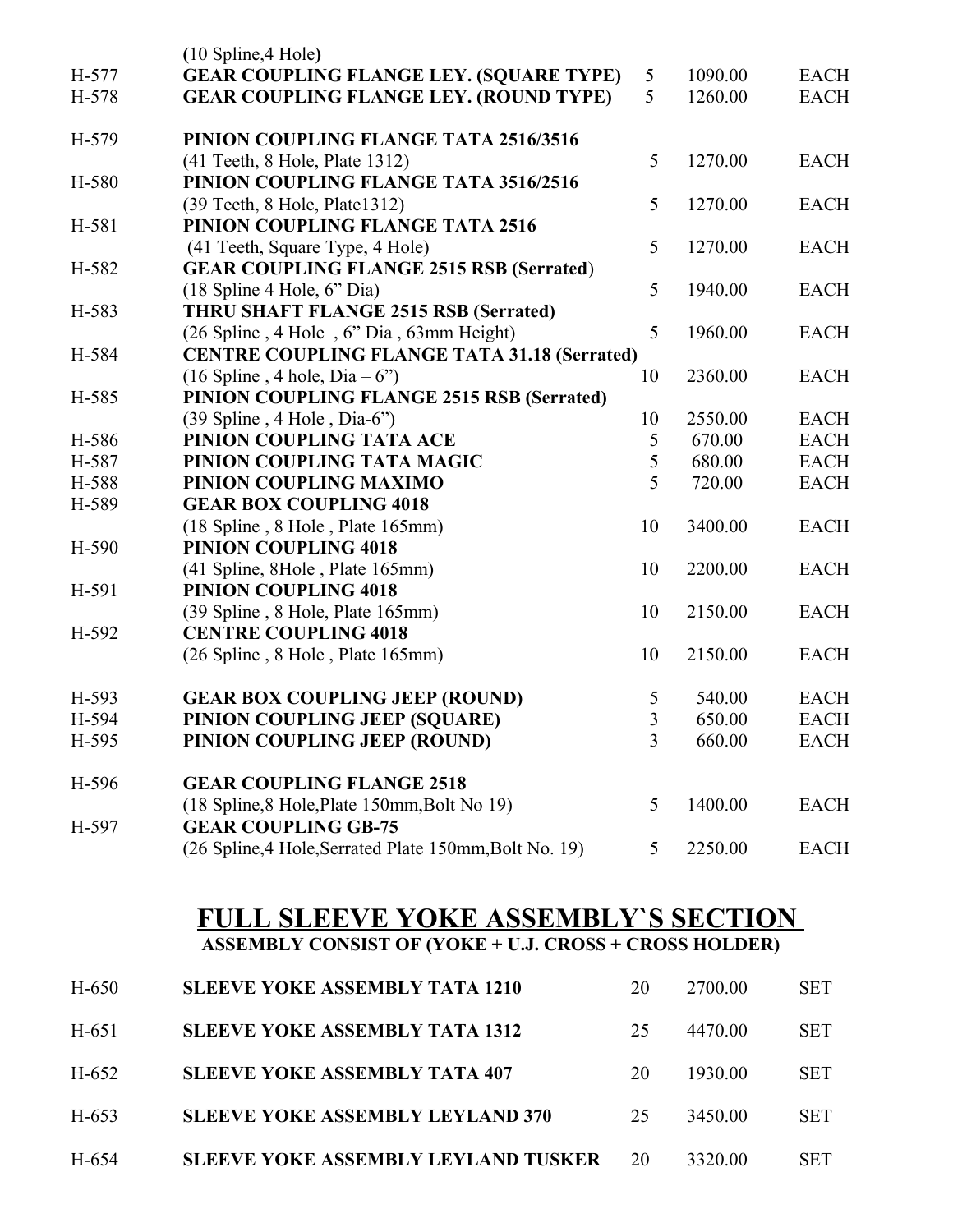## **HALF YOKE ASSEMBLY`S SECTION**

#### **HALF ASSEMBLY CONSIST OF (HALF YOKE +U.J. CROSS + CROSS HOLDER)**

| $H-670$ | <b>HALF YOKE ASSEMBLY TATA 1210</b>    | 15 | 2130.00 | <b>SET</b> |
|---------|----------------------------------------|----|---------|------------|
|         |                                        |    |         |            |
| $H-671$ | <b>HALF YOKE ASSEMBLY TATA SE</b>      | 15 | 2180.00 | <b>SET</b> |
| $H-672$ | <b>HALF YOKE ASSEMBLY TATA 1312</b>    | 20 | 3540.00 | <b>SET</b> |
| H-673   | <b>HALF YOKE ASSEMBLY TATA 407</b>     | 10 | 1720.00 | <b>SET</b> |
| $H-674$ | <b>HALF YOKE ASSEMBLY TATA 407 N/M</b> | 10 | 1940.00 | <b>SET</b> |
| H-675   | HALF YOKE ASSEMBLY LEY. TUSKER (3")    | 20 | 2730.00 | <b>SET</b> |
| $H-676$ | HALF YOKE ASSEMBLY LEY. TUSKER (3.5")  | 20 | 2830.00 | <b>SET</b> |
| H-677   | HALF YOKE ASSEMBLY LEYLAND 370 (3")    | 20 | 3120.00 | <b>SET</b> |
| H-678   | HALF YOKE ASSEMBLY LEYLAND 370 (3.5")  | 20 | 3200.00 | <b>SET</b> |
|         |                                        |    |         |            |

#### **CLUTCH FORK SECTION**

| $H-700$ | <b>CLUTCH FORK GB-40/TC</b> (14" Length)          | 5 | 640.00  | <b>EACH</b> |
|---------|---------------------------------------------------|---|---------|-------------|
| $H-701$ | <b>CLUTCH FORK GB-40 SHORT</b> (13" Length)       | 5 | 620.00  | <b>EACH</b> |
| $H-702$ | CLUTCH FORK 1312 O/M (Length 11")                 | 5 | 640.00  | <b>EACH</b> |
| $H-703$ | <b>CLUTCH FORK 1613 TURBO LONG</b>                | 5 | 730.00  | <b>EACH</b> |
| H-704   | <b>CLUTCH FORK 1613 TURBO SMALL</b>               | 5 | 730.00  | <b>EACH</b> |
| H-705   | <b>CLUTCH FORK 1510, 1612 N/M</b> (Length -12.5") | 5 | 680.00  | <b>EACH</b> |
| $H-706$ | CLUTCH FORK $407$ (Length-11")                    | 5 | 630.00  | <b>EACH</b> |
| $H-707$ | <b>CLUTCH FORK LEYLAND</b>                        | 5 | 1150.00 | <b>EACH</b> |
|         |                                                   |   |         |             |

#### **HOUSING BLOCK ASSYEMBLY (JHAMELA)**

| $H-710$ | <b>HOUSING BLOCK ASSY, 1512 / 1613 T.C/1612</b> | 10 | 1460.00 | <b>EACH</b> |
|---------|-------------------------------------------------|----|---------|-------------|
| H-711   | <b>HOUSING BLOCK ASSY, 2515 TC/LEY, 49.21</b>   | 10 | 1480.00 | <b>EACH</b> |
| H-712   | <b>HOUSING BLOCK ASSY. 2516 TC</b>              | 10 | 1480.00 | EACH        |
| H-713   | <b>HOUSING BLOCK ASSY. 1312 TC</b>              | 10 | 1460.00 | <b>EACH</b> |
| H-714   | <b>HOUSING BLOCK ASSY. 1313 TC</b>              | 10 | 1460.00 | EACH        |
| H-715   | <b>HOUSING BLOCK ASSY. TATA 4018</b>            | 10 | 1325.00 | EACH        |
| H-716   | <b>HOUSING BLOCK ASSY, 1616 TC</b>              | 10 | 1460.00 | <b>EACH</b> |

## **STEERING AND SUSPENSION PARTS SECTION TATA 1210, 1312, 2416, 1510**

| H-800 | TIE ROD REPAIR KIT 1210(1510, 1312, 2416, 1510) |     | 426.00  | <b>KIT</b>  |
|-------|-------------------------------------------------|-----|---------|-------------|
| H-801 | DRAG LINK REPAIR KIT 1210 (1510, 1516, 1612)    |     | 460.00  | <b>KIT</b>  |
| H-802 | <b>DRAG LINK REPAIR KIT 1312</b>                |     | 500.00  | <b>KIT</b>  |
| H-803 | TIE ROD END 1210 (1510, 1516, 1612, 2213)       | 10  | 1070.00 | <b>SET</b>  |
| H-804 | <b>GEAR LEVER END TATA1510 SMALL</b>            |     |         |             |
|       | (1612, 2213, 2416, TURBO, L/L 2516)             | 2.5 | 260.00  | <b>EACH</b> |
| H-805 | <b>GEAR LEVER END LOWER TATA 1510 BIG</b>       |     |         |             |
|       | (2416, TURBO, L/L 1612, 2516)                   | 2.5 | 260.00  | <b>EACH</b> |
| H-806 | DRAG LINK END TATA 1616, 2416                   |     |         |             |
|       | THREAD SIZE (28X1.5mm)                          |     | 770.00  | <b>EACH</b> |
|       |                                                 |     |         |             |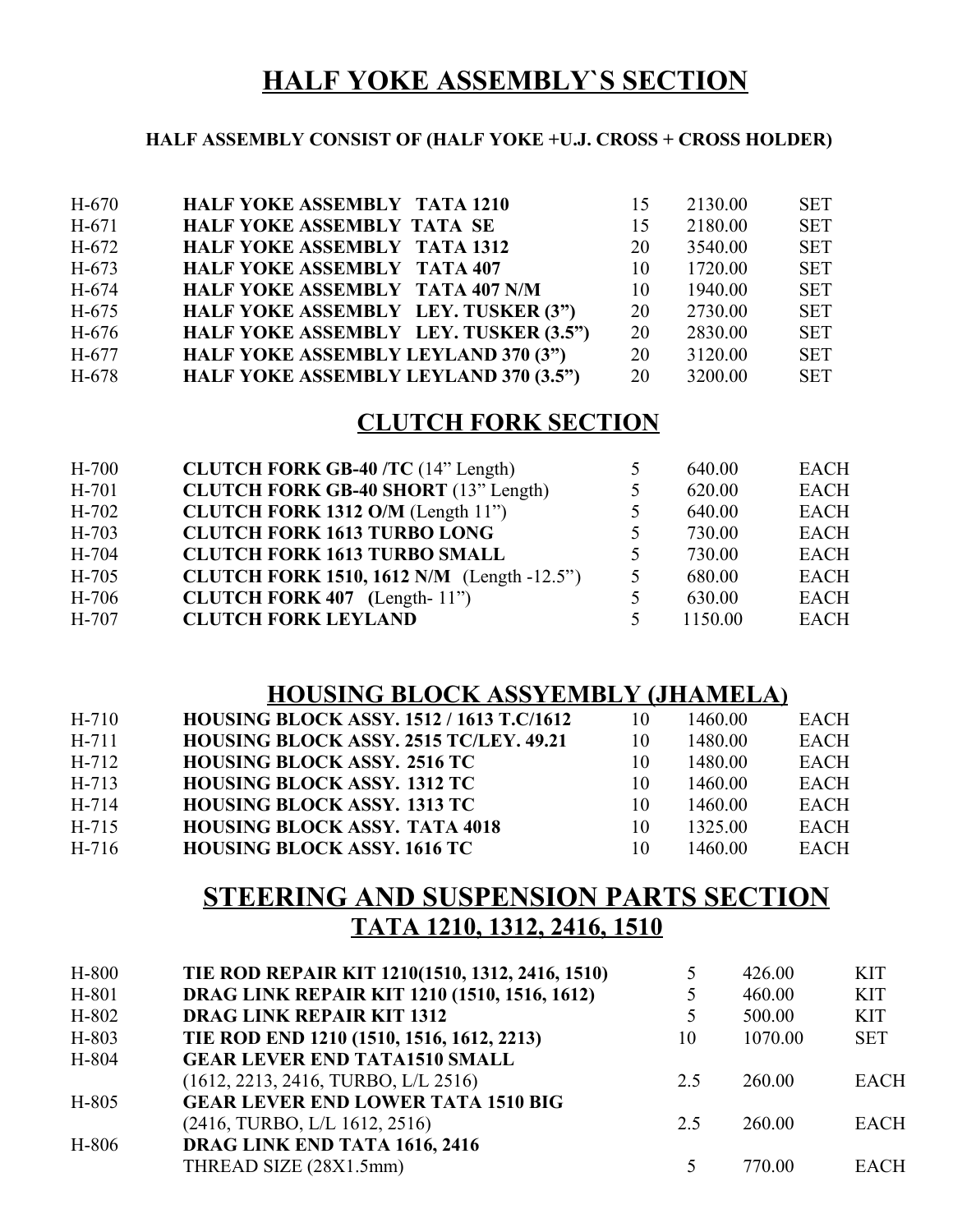| H-807   | DRAG LINK END TATA 1616, 2416                           |   |         |             |
|---------|---------------------------------------------------------|---|---------|-------------|
|         | THREAD SIZE (30X1.5mm)                                  | 5 | 770.00  | <b>EACH</b> |
|         | <b>TATA 407</b>                                         |   |         |             |
| H-810   | TIE ROD END 407 (set of 2) SEALED TYPE                  | 5 | 680.00  | <b>SET</b>  |
| H-811   | TIE ROD END 407 (set of 2) PLUG TYPE                    | 5 | 850.00  | <b>SET</b>  |
| H-812   | TIE ROD END 407 TURBO (set of 2)                        | 5 | 790.00  | <b>SET</b>  |
| H-813   | <b>TIE ROD REPAIR KIT 407</b>                           | 5 | 344.00  | <b>KIT</b>  |
|         | <b>TATA 608</b>                                         |   |         |             |
| H-820   | TIE ROD END 608 (set of 2) SEALED TYPE                  | 5 | 710.00  | <b>SET</b>  |
| H-821   | TIE ROD END 608 (set of 2) PLUG TYPE                    | 5 | 870.00  | <b>SET</b>  |
| H-822   | <b>TIE ROD REPAIR KIT 608</b>                           | 5 | 350.00  | <b>KIT</b>  |
|         |                                                         |   |         |             |
|         | <b>TATA 609/709</b>                                     |   |         |             |
| H-825   | TIE ROD END 609/709 (SEALED TYPE)                       | 5 | 710.00  | <b>SET</b>  |
| H-826   | TIE ROD END 609/709 (PLUG TYPE)                         | 5 | 870.00  | <b>SET</b>  |
| H-827   | TIE ROD REPAIR KIT TATA 709                             | 5 | 350.00  | <b>KIT</b>  |
| H-828   | <b>GEAR SHIFTER END RIGHT 609/709 LP</b>                |   |         |             |
|         | (1510, 1612, 2213, 2416)                                | 5 | 200.00  | <b>EACH</b> |
| H-829   | <b>GEAR SHIFTER END LEFT INNER THREAD 609</b>           |   |         |             |
|         | (709 LP, 1510, 2213, 2416 EX)                           | 5 | 200.00  | <b>EACH</b> |
| H-830   | <b>DRAG LINK REPAIR KIT TATA 709</b>                    | 5 | 410.00  | <b>EACH</b> |
| H-831   | <b>DRAG LINK END (RIGHT) + REPAIR KIT 709</b>           | 5 | 630.00  | <b>SET</b>  |
| H-832   | <b>DRAG LINK END RIGHT (PLUG TYPE)+REPAIR KIT 709 5</b> |   | 700.00  | <b>SET</b>  |
|         | <b>LEYLAND</b>                                          |   |         |             |
| H-835   | TIE ROD REPAIR KIT LEYLAND /BEDFORD                     | 5 | 900.00  | <b>KIT</b>  |
| H-836   | <b>TIE ROD END LEY. 2516, 3516 N/M</b>                  | 5 | 1610.00 | <b>PAIR</b> |
| H-837   | TIE ROD REPAIR KIT LEYLAND 2516, 3516 N/M               | 5 | 614.00  | <b>KIT</b>  |
|         | <b>TATA ACE, MAGIC</b>                                  |   |         |             |
| H-840   | <b>TIE ROD END TATA ACE</b>                             | 5 | 420.00  | <b>SET</b>  |
| H-841   | <b>TIE ROD END TATA MAGIC</b>                           | 5 | 430.00  | <b>SET</b>  |
|         | <b>STEERING CROSS ASSEMBLYS</b>                         |   |         |             |
| $H-900$ | <b>STRG. CROSS ASSY. 407, 608</b>                       | 5 | 636.00  | <b>EACH</b> |
| H-901   | <b>STRG. CROSS ASSY. TATA 1210</b>                      | 5 | 1310.00 | <b>EACH</b> |
| $H-902$ | <b>STRG. CROSS ASSY. TATA 1109</b>                      | 5 | 656.00  | <b>EACH</b> |
| H-903   | STRG. CROSS ASSY. TATA 1312                             | 5 | 900.00  | <b>EACH</b> |
| H-904   | STRG.CROSS ASSY. TATA 1613 T.C                          | 5 | 900.00  | <b>EACH</b> |
| H-905   | STRG. CROSS ASSY. TATA 2515/2516 RANE                   | 5 | 900.00  | <b>EACH</b> |
| H-906   | STRG. CROSS ASSY. TATA 2213 ZF                          | 5 | 900.00  | <b>EACH</b> |
| H-907   | <b>STRG. CROSS ASSY. 709 LPT</b>                        | 5 | 830.00  | <b>EACH</b> |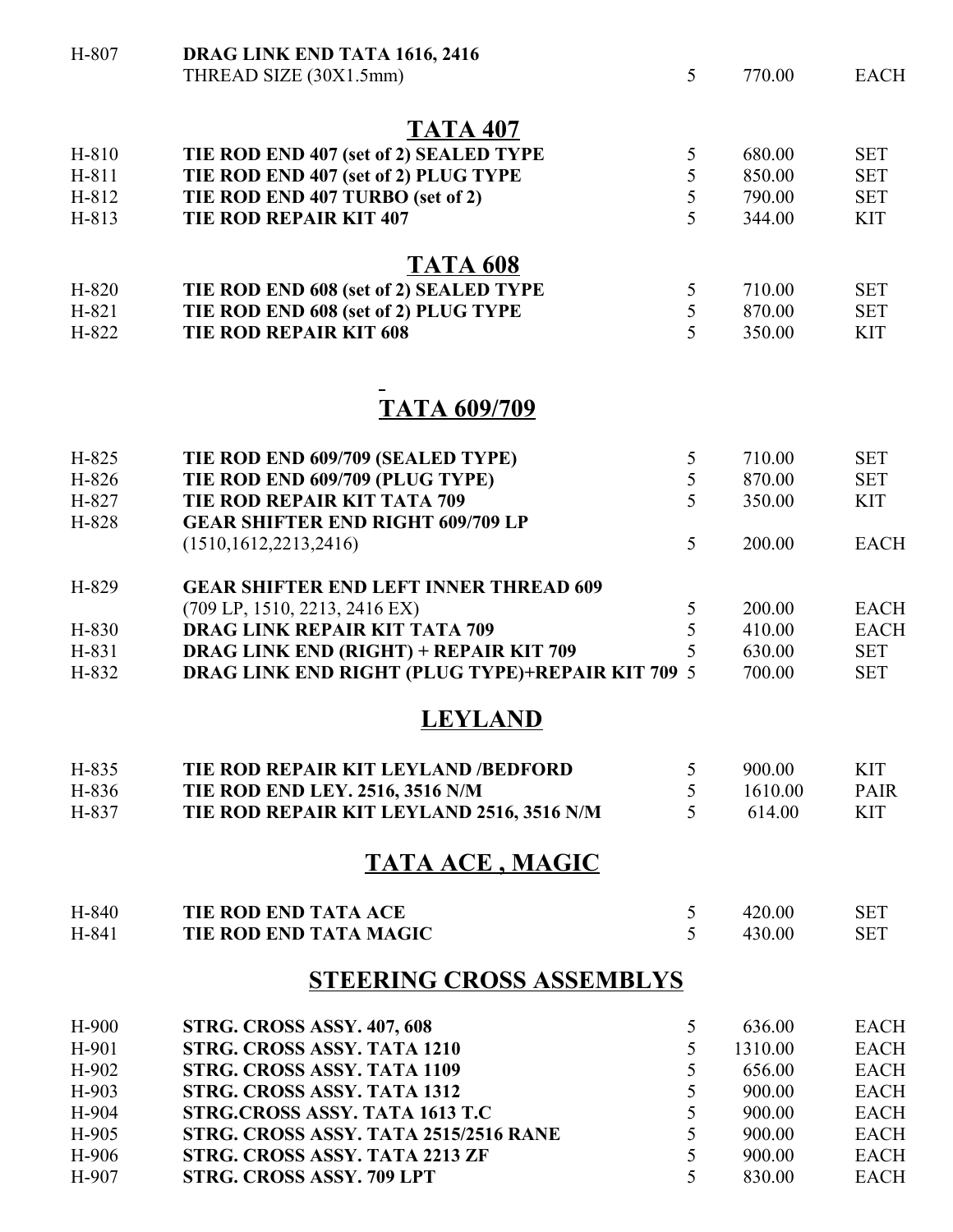| H-908   | STRG. CROSS ASSY. TATA ACE               | 550.00  | <b>EACH</b> |
|---------|------------------------------------------|---------|-------------|
|         |                                          |         |             |
| $H-909$ | STRG. CROSS ASSY. TATA ACE (WITH ROD)    | 1230.00 | <b>EACH</b> |
| $H-910$ | STRG. CROSS ASSY. LEYLAND THICK          | 1030.00 | <b>EACH</b> |
| H-911   | STRG. CROSS ASSY. LEYLAND THIN           | 1030.00 | <b>EACH</b> |
| H-912   | STRG. CROSS ASSY. LEYLAND 3516 LONG      | 1070.00 | <b>EACH</b> |
| H-913   | <b>STRG. CROSS ASSY. LEYLAND RANE</b>    | 900.00  | <b>EACH</b> |
| H-914   | STRG. CROSS ASSY. LEYLAND ZF             | 900.00  | <b>EACH</b> |
| H-915   | STRG. CROSS ASSY. LEYLAND POWER STEERING | 830.00  | <b>EACH</b> |
| $H-916$ | STRG. CROSS ASSY. MATADOR MAX            | 630.00  | <b>EACH</b> |
| H-917   | STRG. CROSS ASSY. TRAX.                  | 630.00  | <b>EACH</b> |
| H-918   | STRG. CROSS ASSY. MARSHAL BIG            | 630.00  | <b>EACH</b> |
| H-919   | STRG. CROSS ASSY. COMMANDER SMALL        | 630.00  | <b>EACH</b> |
| $H-920$ | <b>STRG. CROSS ASSY. BOLERO UPPER</b>    | 830.00  | <b>EACH</b> |
| $H-921$ | <b>STRG. CROSS ASSY. BOLERO LOWER</b>    | 630.00  | <b>EACH</b> |
| $H-922$ | <b>STRG. CROSS ASSY. SCORPIO</b>         | 730.00  | <b>EACH</b> |
| $H-923$ | <b>STRG. CROSS ASSY. GYPSY</b>           | 630.00  | <b>EACH</b> |

#### **STEERING WORM**

| $H-950$ | <b>STRG. WORM - TATA SE</b>              | 10 | 1760.00 | <b>EACH</b> |
|---------|------------------------------------------|----|---------|-------------|
| H-951   | STRG. WORM - TATA 407 O/M                | 10 | 1760.00 | <b>EACH</b> |
| $H-952$ | STRG. WORM - TATA 407 N/M                | 10 | 1760.00 | <b>EACH</b> |
| $H-953$ | <b>STRG. WORM - TATA 608</b>             | 10 | 1760.00 | <b>EACH</b> |
| H-954   | <b>STRG. WORM - TATA 609/709</b>         | 10 | 1760.00 | <b>EACH</b> |
| $H-955$ | STRG. WORM - TATA 1613 T.C (RANE MANUAL) | 10 | 3200.00 | <b>EACH</b> |
| H-956   | STRG. WORM - TATA 1109                   | 10 | 2950.00 | <b>EACH</b> |
| H-957   | STRG. WORM - TATA 2516 ZF(BIG SIZE)      | 10 | 3200.00 | <b>EACH</b> |
| H-958   | <b>STRG. WORM - TATA ACE</b>             | 10 | 1440.00 | <b>EACH</b> |
| H-959   | <b>STRG. WORM - TATA MAGIC</b>           | 10 | 1440.00 | <b>EACH</b> |

#### **STEERING SECTOR SHAFT**

| $H-970$ | STRG. SECTOR SHAFT – TATA 1210 - SE   | 1370.00 | EACH |
|---------|---------------------------------------|---------|------|
| H-971   | STRG. SECTOR SHAFT – TATA - 1613 T.C  | 3250.00 | EACH |
| H-972   | <b>STRG. SECTOR SHAFT TATA - 1109</b> | 2870.00 | EACH |

# **UNIVERSAL JOINT CROSS SECTION**

#### **(NOTE- FOR CROSS TIN PACKING RS 20 PER PIECE WILL BE CHARGED EXTRA)**

| $H-1000$ | TATA 1210, 608, 407 N/M                                        | $(38.05 \text{mm} \times 101 \text{mm})$   |    | 650.00  | <b>EACH</b> |
|----------|----------------------------------------------------------------|--------------------------------------------|----|---------|-------------|
| $H-1001$ | <b>TATA 1210 GREASELESS</b>                                    | $(38.05 \text{mm} \times 101 \text{mm})$ 5 |    | 690.00  | <b>EACH</b> |
| $H-1002$ | TATA 1312, 1612, 2213, 2416, Turbo                             | $(46 \times 120 \text{mm})$                | 10 | 1030.00 | <b>EACH</b> |
| $H-1003$ | <b>TATA 1312 GREASELESS</b>                                    | $(46 \times 120$ mm $)$                    | 10 | 1090.00 | <b>EACH</b> |
| $H-1004$ | TATA 407, 206, SUMO ESTATE, SIERRA (30 X 82mm)                 |                                            | 3  | 446.00  | <b>EACH</b> |
| $H-1005$ | L/L 370 BEDFORD J-4                                            | $(39.72 \times 117)$ mm $)$                | 5  | 776.00  | <b>EACH</b> |
| H-1006   | L/L TUSKER / TATA 1109 EX                                      | $(34.94 \text{ X } 126 \text{mm})$         | 5  | 776.00  | <b>EACH</b> |
| H-1007   | <b>AMBASSADOR</b>                                              | $(23.85 \text{ X } 61.20 \text{mm})$       | 3  | 374.00  | <b>EACH</b> |
| $H-1008$ | <b>L/L TAURAS 3516 N/M</b>                                     | $(47.64 \text{ X } 135 \text{mm})$         | 10 | 1410.00 | <b>EACH</b> |
| H-1009   | <b>LEYLAND VIKING</b>                                          | $(38 \text{ X } 105.80 \text{mm})$         | 5  | 776.00  | <b>EACH</b> |
| $H-1010$ | TATA 2515 EX TC, 2516 Spicer Type                              | $(41.28 \text{ X } 126 \text{mm})$         | 10 | 1110.00 | <b>EACH</b> |
| H-1011   | <b>JEEP DIESEL, Marshal. Utility, Commander (27 X 81.75mm)</b> |                                            | 3  | 394.00  | <b>EACH</b> |
| H-1012   | <b>MATADOR N/M, TEMPO TRAX N/M</b>                             | (30 x 81.75 mm)                            |    | 450.00  | <b>EACH</b> |
| $H-1013$ | <b>STEERING CROSS TATA 1312</b>                                | (19 X 47mm)                                | 3  | 316.00  | <b>EACH</b> |